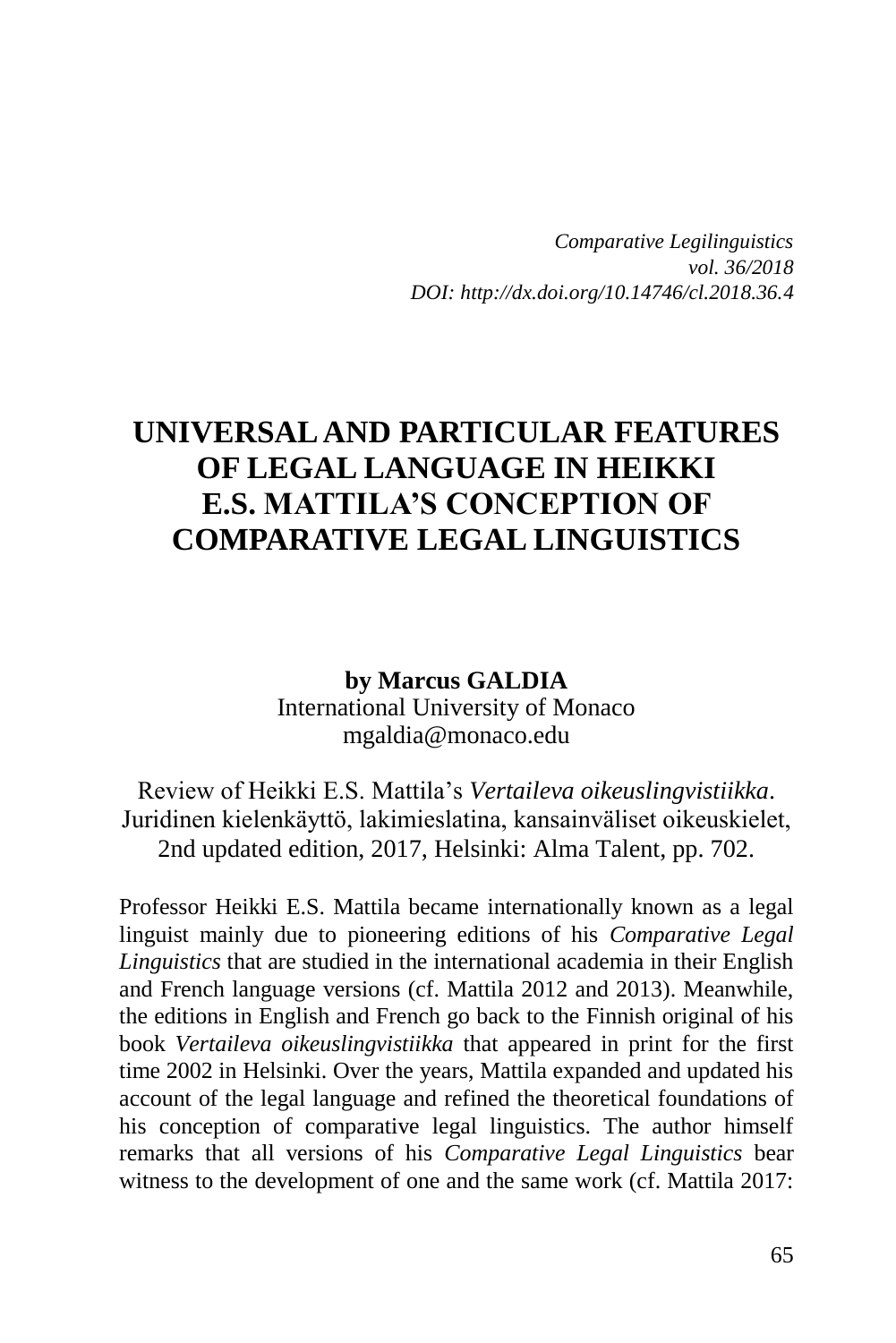xi). When the recent book is seen in this perspective, then it represents the fifth expanded and updated version of his conception.

The second Finnish edition appears now in print largely expanded and updated. The initial part has been reworded and reedited. In comparison with the international editions, its special topics include a detailed account of the development of Scandinavian legal languages in an own chapter C VI *Pohjoismainen oikeuskieliyhteisö* (Scandinavian legal-linguistic community). Next to it, legal Finnish is elucidated in the book on many places and in many respects. In the legal-linguistic research, Mattila's chapter on the Scandinavian legal-linguistic community and his numerous analyses of Finnish linguistic samples as well as the developments in Finland are particularly valuable both to legal linguists and to specialists in Scandinavian languages as updated research accounts in this area are rare (cf. Mattila 2005, Mattila/Piehl/Pajula 2010, Mattila 2010, Tyynilä 2010). Those existing concentrate as a rule upon one Scandinavian language. This approach contains the risk that commonalities in the Scandinavian development pass unmarked. Therefore, Mattila's chapter on Scandinavian legal languages balances many deficits in the research.

Mattila divides his book in four parts: A (General), B (Legal Language as Language for Special Purposes), C (Great Legal Languages), and D (Conclusions). Most of these chapters have been reviewed in numerous publications. In the edition discussed here they include updated references to many research materials that appeared recently in print. In addition, Mattila's views are regularly clarified in all chapters. Especially, the interplay between universal structural features and particularities of legal languages is very clearly demonstrated in the book. For Mattila's regular readers, the most interesting part of the book concerns Scandinavian languages. In part C entitled Great Legal Languages the chapter VI deals with the Scandinavian legal-linguistic community (pp. 253 – 292). The methodical matrix for the chapter is prepared in the paragraph on Scandinavian languages (pp.  $46 - 47$ ). In his preliminary remarks Mattila stresses the Scandinavian cooperation in the area of law that has long historical roots reaching beyond the institutionalized dialogue within the Nordic Council and the European Union (cf. also Ylikangas 1983 117-125, 164-180). In the main chapter on the Scandinavian legallinguistic community he shows how the modern, largely harmonized Scandinavian legal and legal-linguistic landscape emerged towards the background of terminological particularities that are present in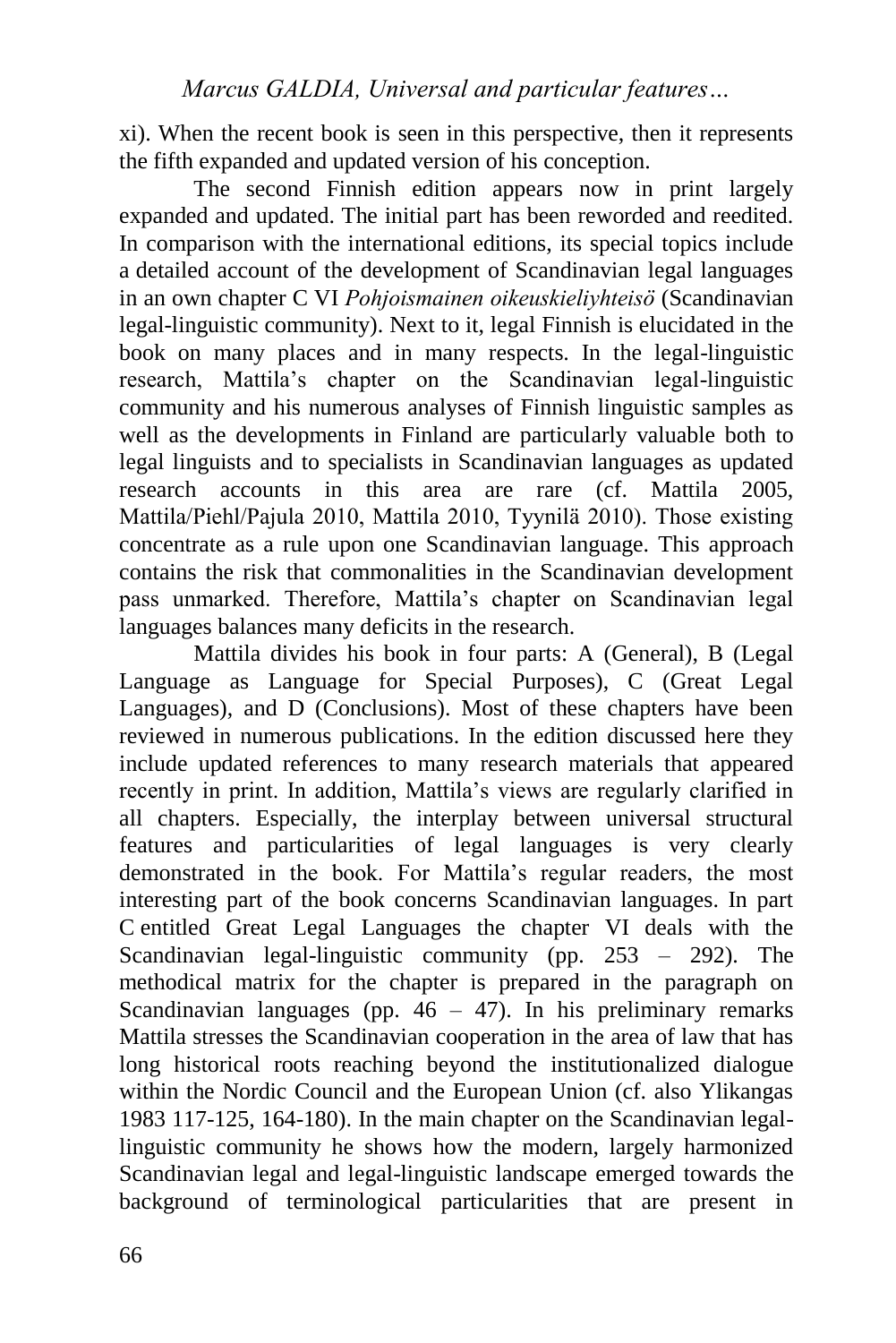Scandinavian legal languages to this day (cf. for instance Swedish *laglott* and Finnish *lakiosa*, Norwegian *pliktdel* and Danish *tvangsarv* for *statutory share* (p. 288). In the legal terminology of the European North the historical divide into two blocks comprising Denmark, Norway, and Island on the one side as well as Sweden and Finland on the other side is still visible (p. 253). As the political unification of the North was never fully achieved, the legal harmonization that dominates the developments in the legislation of Scandinavian countries did not lead to complete terminological uniformization. Due to socio-political and cultural commonalities the common heritage prevails however over legal-linguistic particularities. Meanwhile, when different Scandinavian languages are used in administrative contacts or academic conferences in Scandinavia terminological particularities may also lead to misunderstandings (p. 258). Overall, the chapter on Scandinavian legal languages makes plain the interrelationship of universals and particularities in the development of the legal language. This is due to the approach that is comparative, while other chapters include also contrastive elements in the analysis of linguistic samples. Also at this point the interdependence between comparative law and comparative legal linguistics in Mattila's conception becomes particularly transparent.

In Mattila's conception of comparative legal linguistics that I analysed more systematically in my *Lectures on Legal Linguistics* (Galdia 2017: 84 - 85) the most salient characteristic feature is the approach to legal language that oscillates between the analysis of its general structural patterns and particularities of legal languages such as English, French, German, and many others. The choice of the comparative approach paves the way towards generalization of data that refers to particular legal languages. The anchorage of the conception of comparative legal linguistics in comparative law enabled its reception in many works authored by legal comparatists (cf. Lundmark 2012, Husa 2015). This circumstance is not surprising because Mattila's conception of comparative legal linguistics was mainly structured around legalcomparative paradigms. In fact, comparative approaches in law are more productive than are purely contrastive approaches (for contrastive approaches in linguistics cf. Fisiak, J. et al. 1978: 9 - 19). When comparing, it is necessary to determine what is actually compared (e.g. linguistic structures or language use) and to determine the perspective upon the object of studies. One can compare terminology in the contrastive perspective to show terminological incongruences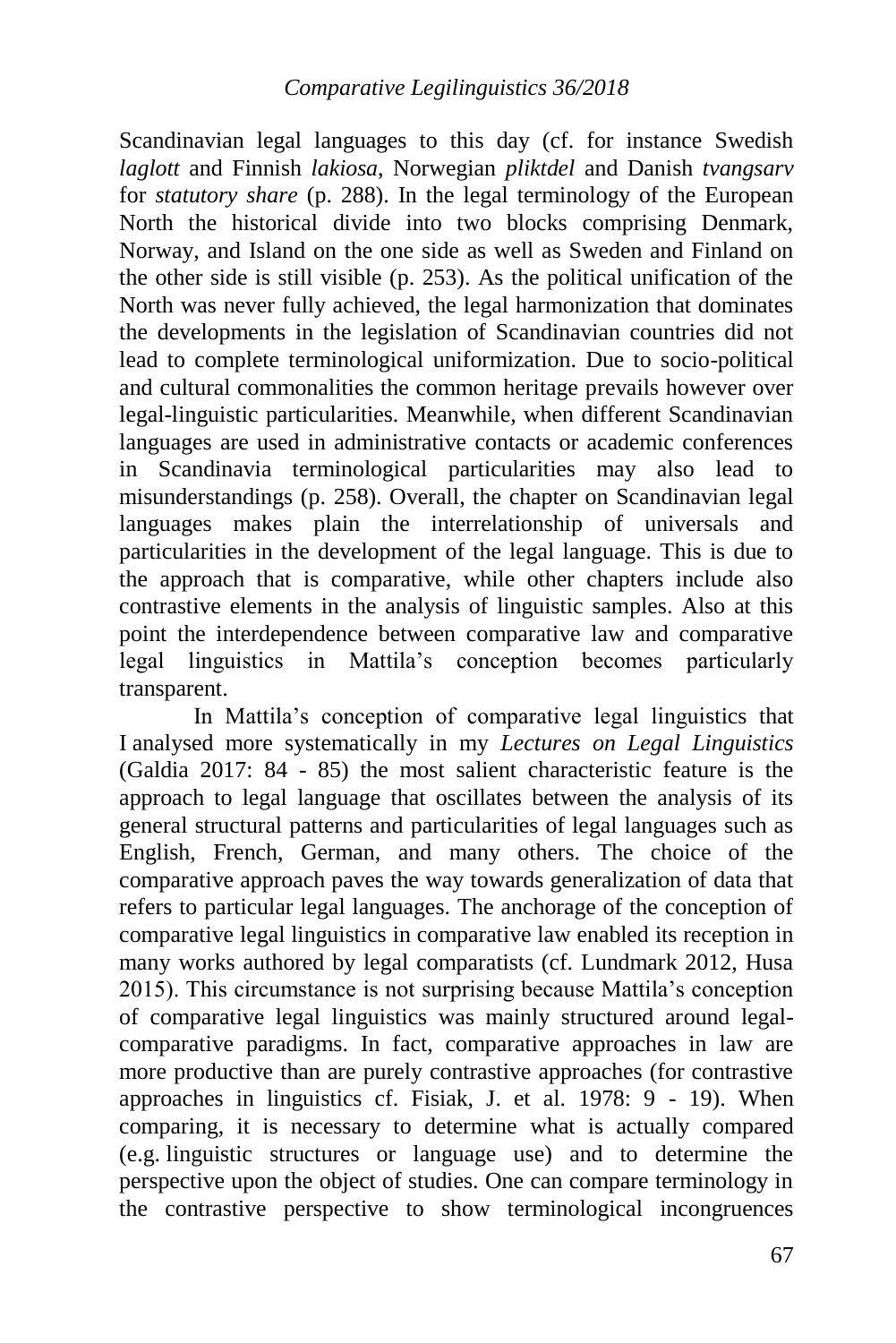(cf. Husa 2015: 72 who speaks about 'contradictive research interest' in this context) or to stress conceptual affinities or 'integrative research interest' in Husa's methodological taxonomy (cf. Husa 2015: 71). For comparative law, Jaakko Husa stressed also another difference that is relevant to the methodology of legal linguistics consisting in the choice between comparison and parallel description of legal phenomena. In the area of comparative law the researcher's interest determines the particular comparative method as there is no one method of legal comparison (cf. Husa 2015: 71). In Mattila's book comparative perspectives dominate over contrastive views mainly due to the underlying rigorous conception that he set up for describing particular legal languages.

There is also reason to acknowledge that this Journal is specifically mentioned by Mattila as being particularly relevant to legallinguistic research (p. 20). As many fundamental legal-linguistic achievements originate in Poland Mattila lists on p. 29 also the most important Polish classics of legal linguistics and legal theory. He mentions Tomasz Gizbert-Studnicki, Maria Teresa Lizisowa, Andrzej Malinowski, Kazimierz Opałek (1918 – 1995), Jerzy Pieńkos (1932 – 2003), Jerzy Wróblewski (1926 – 1990), Sławomira Wronkowska-Jaśkiewicz, and Zygmunt Ziembiński (1920 – 1996). Mattila also frequently points to works by Aleksandra Matulewska for reference, especially in matters regarding legal translatology. Overall, the Polish legal-linguistic research is particularly well represented in the book and regular reference is made there to works by: E. Betańska, P. Borek, A. Choduń, K. Gałuskina, J. Sycz, K. Gortych – Michalak, J. Grzybek, B. Hałas, A. Jopek – Bosiacka, K. Kredens, S. Goźdź –Roszkowski, M. Wasilewska, A. Niewiadomski, M. Pawelec, A. Mróz, J. Nowak – Michalska, A.Pawłowska, A. Plisecka, E. Rusak, H. Sierocka, H Święczkowska, A. Stępkowski, I. Szczepankowska, A. Tarwacka, W. Wołodkiewicz, J. Krzynówek, M. Zabłocka, and B. Żmigrodzka. This regular reference to Polish legal-linguistic research in Mattila's book makes his generally high opinion of Polish contributions to the development of this area of knowledge particularly convincing.

Mattila's book is very well structured and thoroughly researched. My suggestions would concern two points: The subtitle of the second Finnish version stresses the use of the legal language, legal Latin and international languages following closely the subtitles of the English and the French editions. As the Finnish version includes Scandinavian languages and Finnish as a special ongoing topic, it might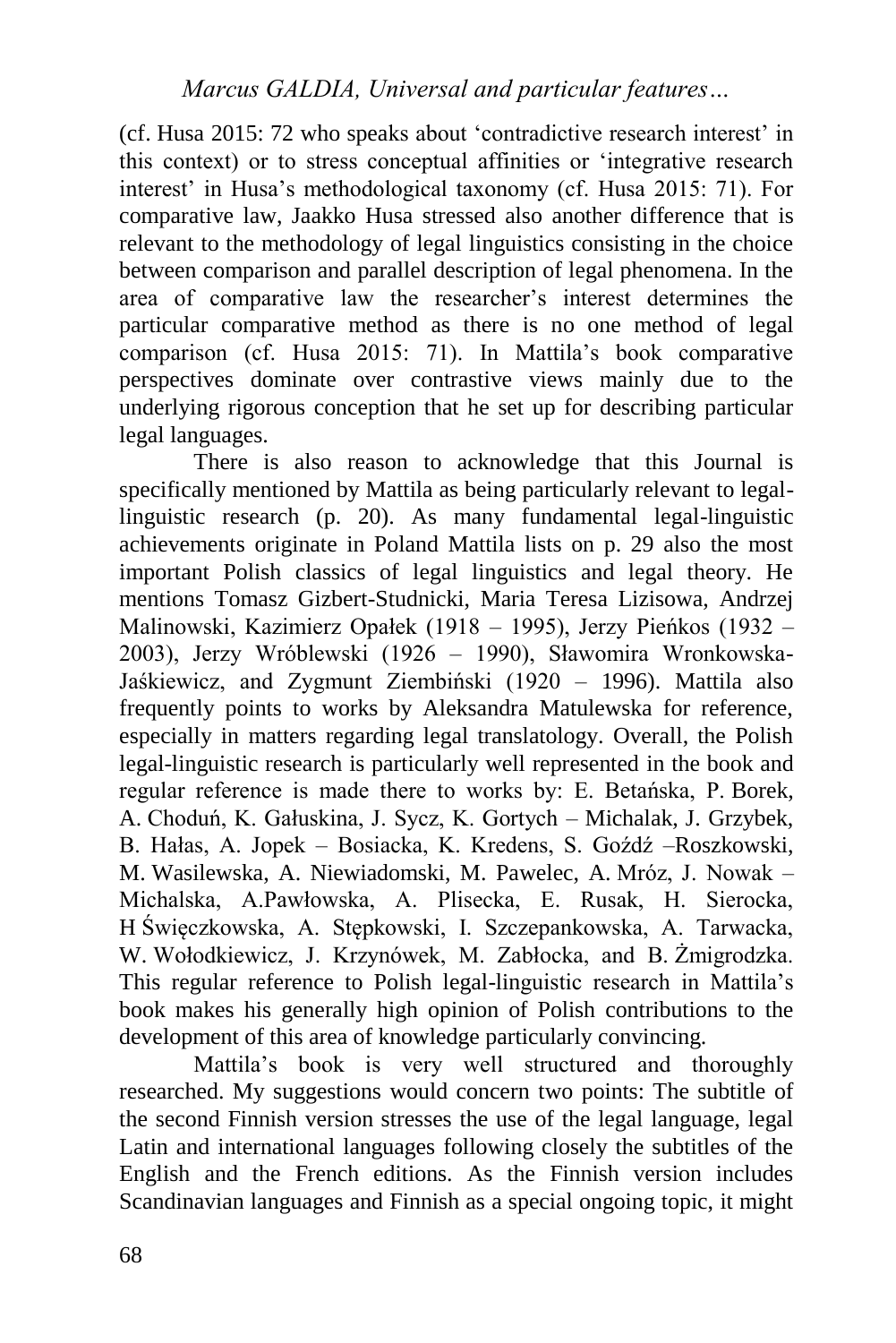have been useful to mention this specific value of the Finnish edition in the subtitle of the second edition. I would also welcome a more pronounced last word of the author at the end of the final chapter on perspectives of the legal-linguistic research.

Professor Heikki E.S. Mattila achieved in the second edition of his *Vertaileva oikeuslingvistiikka* a synthesis of most important points in his analysis of the universal legal language and numerous particular legal languages that he researched. Readers of the newest version of the book will definitely benefit from his views that are expressed in a particularly clear and precise language.

## Bibliographical references

- Fisiak, Jacek, Lipińska Grzegorek, Maria, Zabrocki, Tadeusz 1978 *An Introductory English – Polish Contrastive Grammar*. Warszawa: Państwowe Wydawnictwo Naukowe.
- Galdia, Marcus 2017 *Lectures on Legal Linguistics*. Frankfurt a.M.: P. Lang.
- Husa, Jaakko 2015 *A New Introduction to Comparative Law*. Oxford/Portland: Hart.
- Lundmark, Thomas 2012 *Charting the Divide between Common and Civil Law*. Oxford: Oxford University Press.
- Mattila, Heikki E.S. 2005 Språket och den nordiska rättsfamiljen, in: *Tidskrift, utgiven av Juridiska Föreningen i Finland*, vol. 161, pp. 43 –57.
- Mattila, Heikki E.S., Piehl, Aino, Pajula, Sari (eds.) 2010 *Oikeuskieli ja säädöstieto. Suomenkielinen lakikirja 250 vuotta. Rättsspråk och författningsinformation. Den finskspråkiga lagboken 250 år.* Helsinki: Suomalainen Lakimiesyhdistys.
- Mattila, Heikki E.S. 2010 *Suomalaisen oikeuskielen ominaispiirteet*, in: Mattila, H.E.S., Piehl, A., Pajula, S. (eds.) 2010 *Oikeuskieli ja säädöstieto. Suomenkielinen lakikirja 250 vuotta. Rättsspråk och författningsinformation. Den finskspråkiga lagboken 250 år.* Helsinki: Suomalainen Lakimiesyhdistys, pp. 181 – 213.
- Mattila, Heikki E.S. 2012 *Jurilinguistique comparée. Langage du droit, latin et langues modernes.* Cowansville: Éditions Yvon Blais.
- Mattila, Heikki E.S. 2013 *Comparative Legal Linguistics. Language of Law, Latin and Modern Lingua Francas*, 2nd ed. Farnham/Burlington: Ashgate.